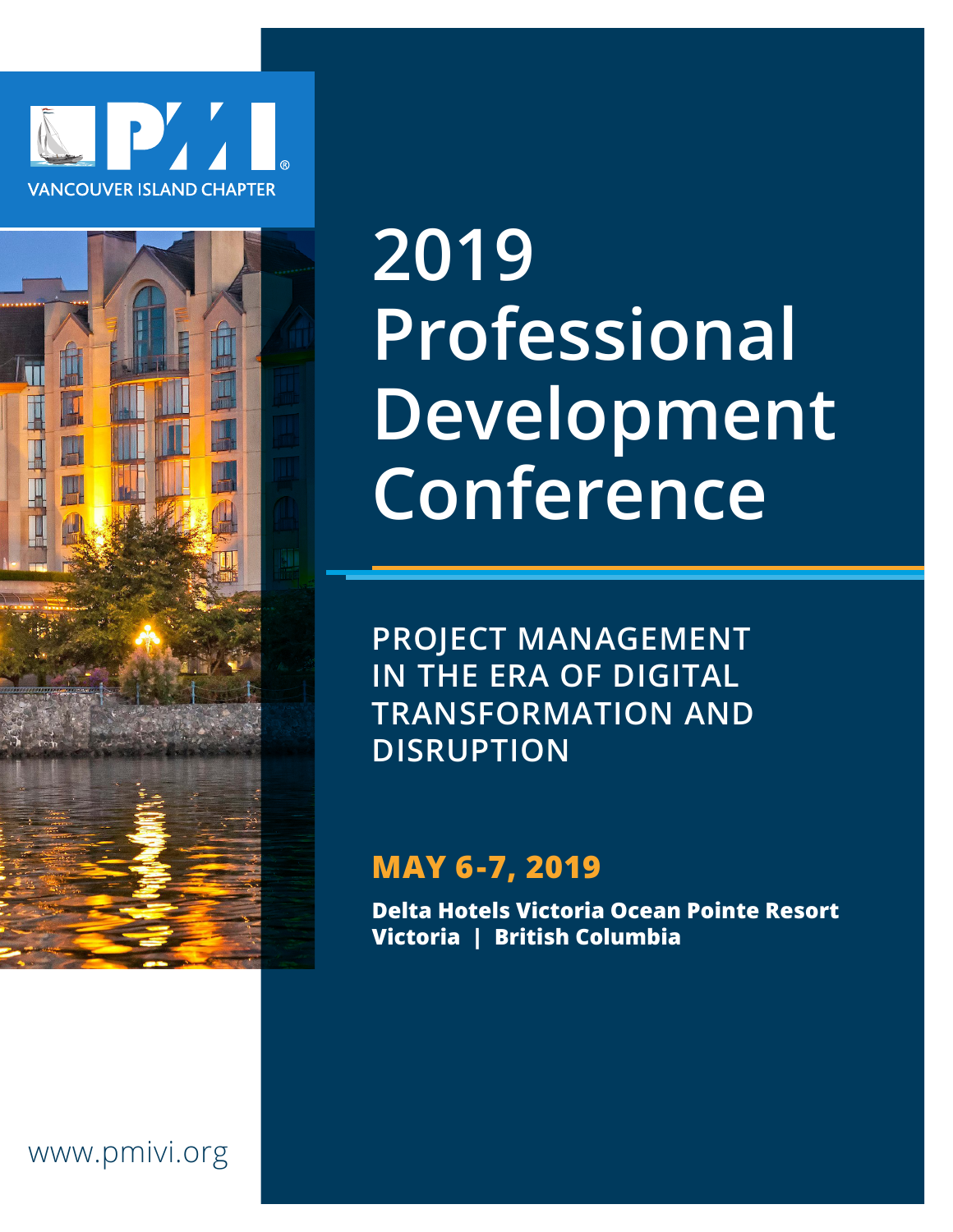#### **2019 PROFESSIONAL DEVELOPMENT CONFERENCE**

# Conference Overview

**The Project Management Institute** *(Vancouver Island Chapter)* **Professional Development Conference is a gathering of like-minded project management professionals and leaders and IT leaders for top-notch learning, networking, fun and demonstration of dedication to the Project Management Profession. Chartered in February 1996 with 46 founding members, the chapter was created to serve PMI members on Vancouver Island** *(and the Yukon territory)***, and the community of practitioners and users of project management services in those areas. The chapter continues to grow and reflect the private and public sector's increasing reliance on solid project management practices. Our over 700 membership background is diverse with expertise spanning; government, IT, hospitality, construction, non-profit and various other sectors.**

#### **WHY DELEGATES ATTEND THE PD CONFERENCE**

- **• To share knowledge and learn relevant and applicable project management skills**
- **• Expand your toolbox and learn behaviour you need to make a difference as Project Managers**
- **• Challenge yourself to embrace the change and disruption that is being faced by many industries and organizations today**
- **• Learn from other Project Managers and Industry experts**

#### **OPPORTUNITY FOR YOUR COMPANY**

*As a global leader in project management, your company will receive the following benefits:* 

- **• Promote your products and services to key decision makers in private and public sectors**
- **• Network with key individuals responsible for implementing solutions in the new digital economy**
- **• Educate and inform individuals responsible for implementing next generation solutions**

#### **ESTIMATED ATTENDANCE**

**• 120-150 delegates**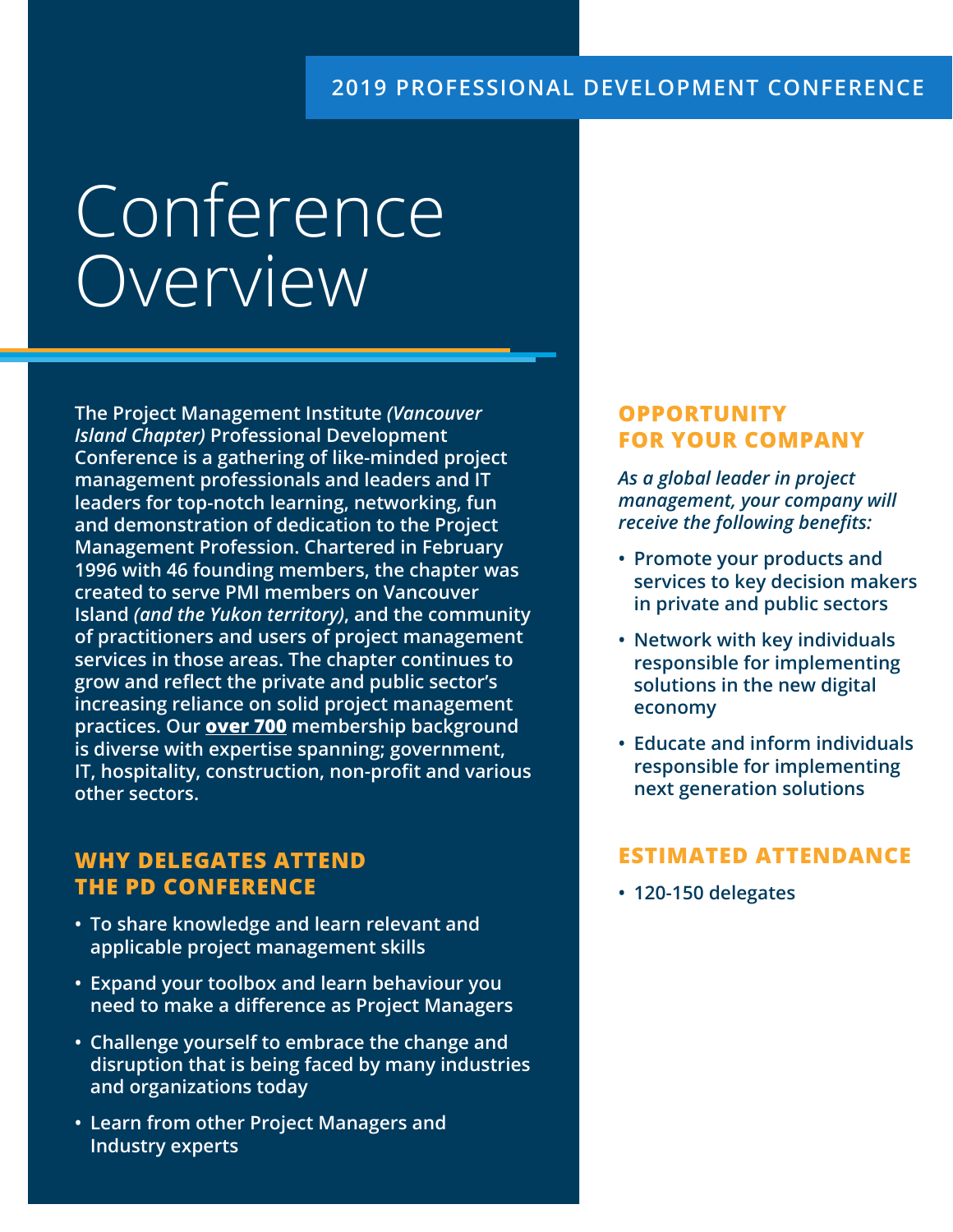#### **2019 PROFESSIONAL DEVELOPMENT CONFERENCE**

# Sponsorship Levels

### **TITLE SPONSORSHIP**

*\$10,000*



- **• Keynote Address**
- **• Recognition as the exclusive Title Sponsor on site and on all conference material**
- **• Logo placement on conference website with hyperlink**
- **• Five full delegate passes**
- **• Five passes to the Gala Dinner**
- **• A 8x8 networking lounge space in a premium location** *(includes 2 cocktail tables and 2 high stools)*
- **• Opportunity to introduce or thank a keynote speaker**
- **• Two exhibitor passes for networking lounge hosts**
- **• Coloured ribbons on your name tag featuring your company as a sponsor and exhibitor**

## **PLATINUM SPONSORSHIP**

#### *\$7,500*

- **• Concurrent Breakout Session**
- **• Recognition as a Platinum Sponsor on site and on all conference material**
- **• Logo placement on conference website with hyperlink**
- **• Four full conference delegate passes**
- **• A 8x8 networking lounge space** *(includes 2 cocktail tables and 2 high stools)*
- **• One exhibitor pass for networking lounge host**
- **• Coloured ribbons on your name tag featuring your company as a sponsor and exhibitor**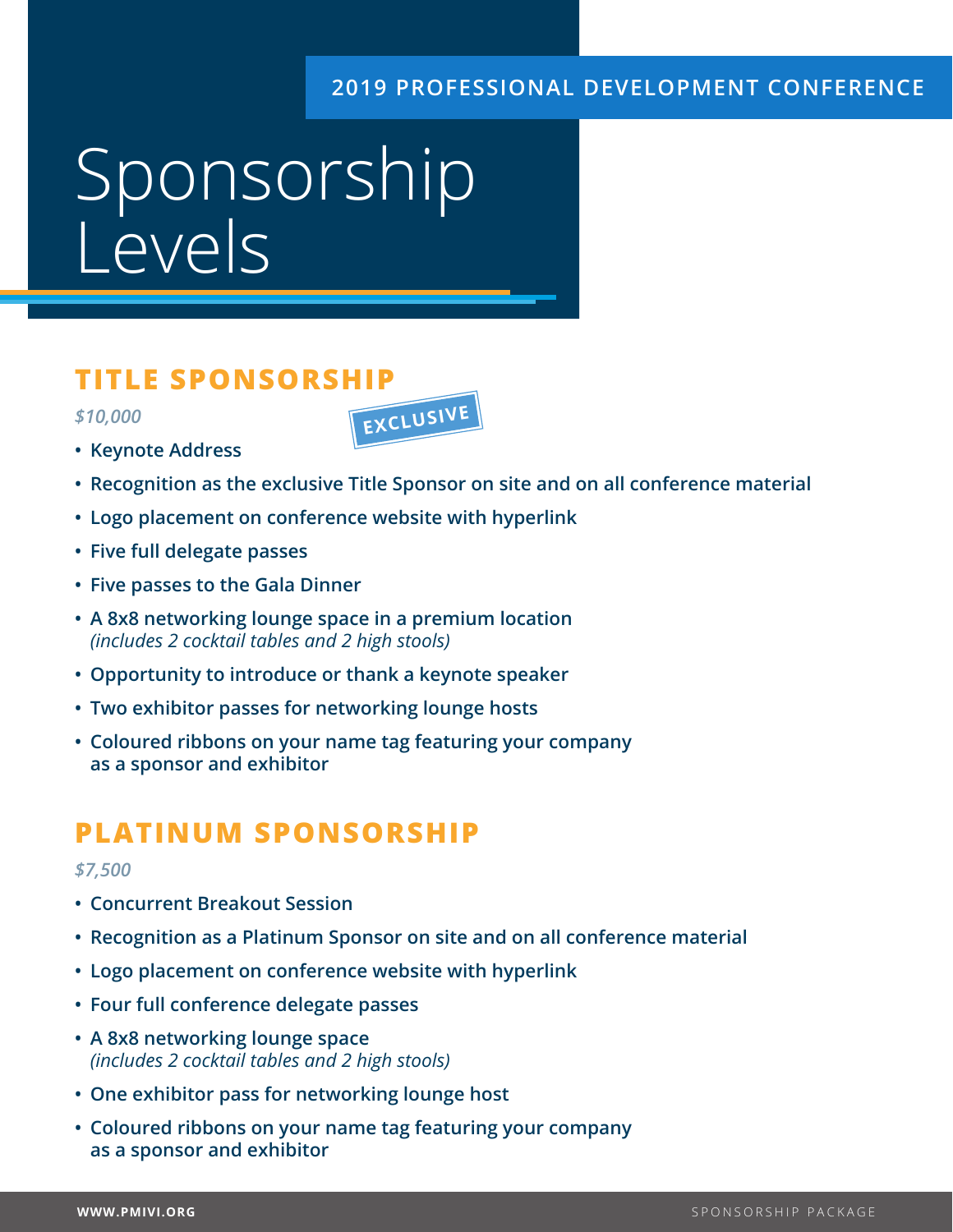## **GOLD SPONSORSHIP**

*\$5,000*

- **• Opportunity to place a subject matter expert on one major panel session**
- **• Recognition as a Gold Sponsor on site and on all conference material**
- **• Logo placement on conference website with hyperlink**
- **• Three full conference delegate passes**
- **• A 8x8 networking lounge space** *(includes 2 cocktail tables and 2 high stools)*
- **• One exhibitor pass for networking lounge host**
- **• Coloured ribbons on your name tag featuring your company as a sponsor and exhibitor**

## **SILVER SPONSORSHIP**

*\$2,500*

- **• Recognition as a Silver Sponsor on site and on all conference material**
- **• Logo placement on conference website with hyperlink**
- **• Two full conference delegate passes**
- **• A networking table** *(includes 1 cocktail table and 1 high stool)*
- **• One exhibitor pass for networking lounge host**
- **• Coloured ribbons on your name tag featuring your company as a sponsor and exhibitor**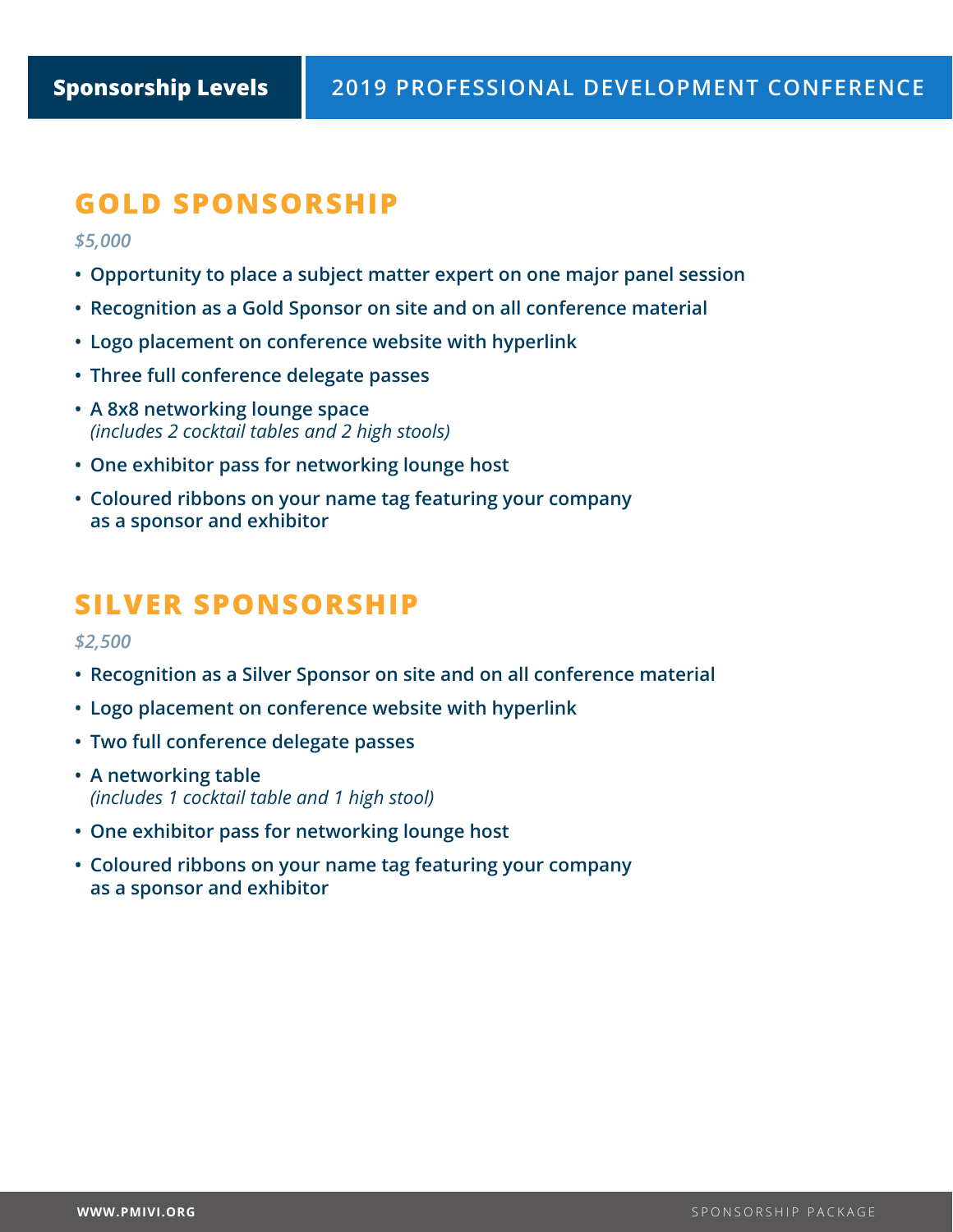## **BRONZE SPONSORSHIP**

*\$1,500*

- **• Recognition as a Bronze Sponsor on site and on all conference material**
- **• Logo placement on conference website with hyperlink**
- **• One full conference delegate pass**
- **• Coloured ribbons on your name tag featuring your company as a sponsor and exhibitor**

## **GALA SPONSOR**

*\$5,000*

- **• Recognition as the Gala Sponsor on site and on all conference material**
- **• Gala Sponsor signage with company logo**
- **• Logo placement on conference website with hyperlink**
- **• Two full conference delegate passes**
- **• Opportunity to provide a welcome address and company overview at gala**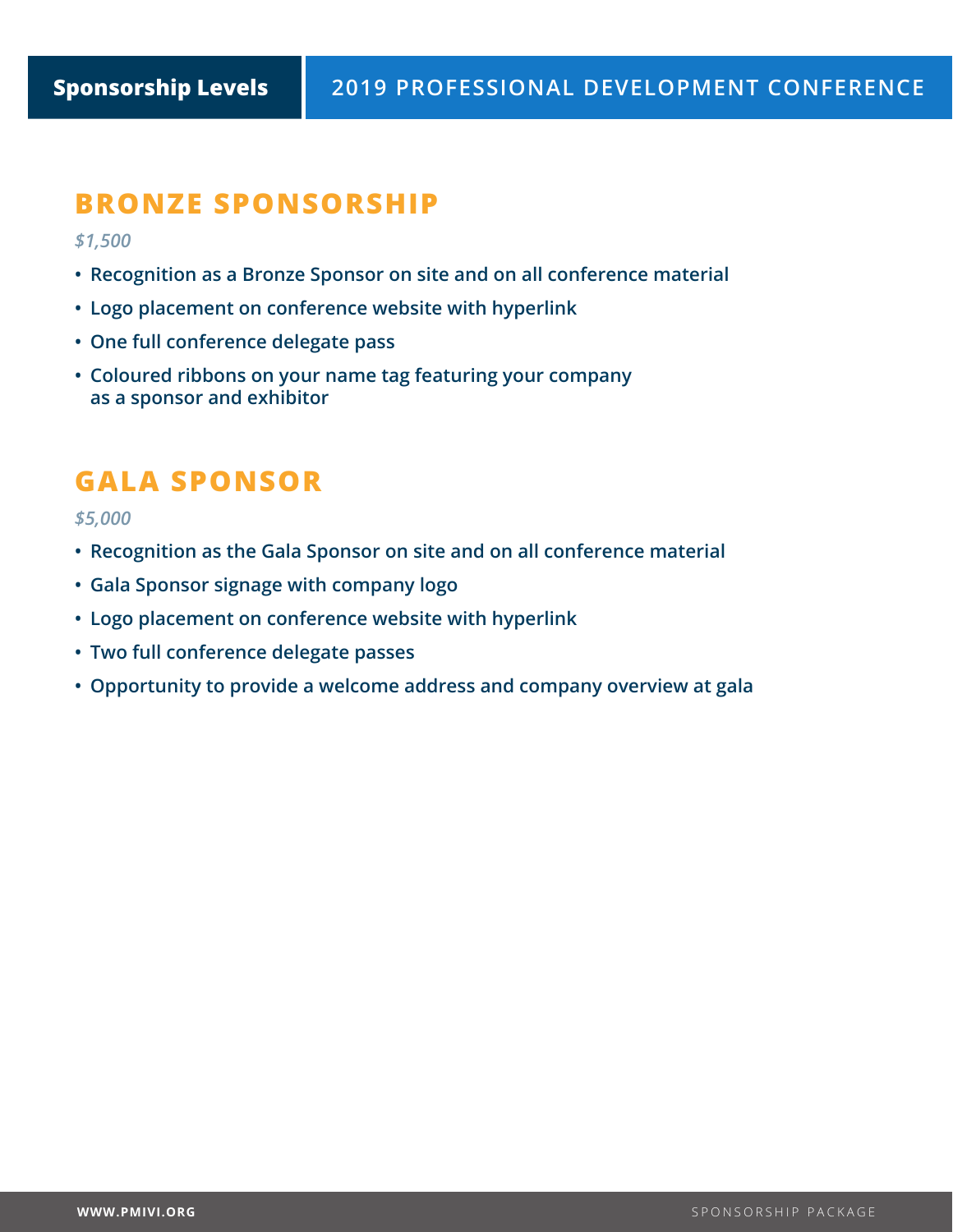# Create Your Own Sponsorship Package

**If you would like to create a custom sponsorship package please pick and choose at least two of the items listed below. Each package would come with one delegate and/or exhibitor pass, recognition as a sponsor on site and on all conference material, and logo placement on conference website with hyperlink. Additional passes can be added to your package at a discounted rate. All sponsorship opportunities below can also be purchased individually.** 

## **SPEAKING OPPORTUNITIES**

- **• Concurrent Breakout Session** *| \$5,000*
- **• Panel Session Speaker** *| \$3,500*

### **NETWORKING LOUNGE/TABLE OPPORTUNITIES**

**• Networking Lounge** *(8x8) | \$3,500 (includes 2 cocktail tables and 2 high stools)*

### **SPECIFIC BRANDING OPPORTUNITIES**

- **• Lunch Sponsor** *| \$3,000 (includes welcome address at lunch and signage with company logo)*
- **• Wi-Fi Sponsor** *| \$2,500*
- **• Lanyard Sponsor** *| \$2,500\**
- **• Coffee Sponsor** *| \$1,500 (includes tent cards with company logo and opportunity to place promotional items at the coffee station)*
- **• Conference bag** *| TBD*
- **• Delegate Notebook Sponsor** *| \$3,000*

*\*To be provided by sponsor.*